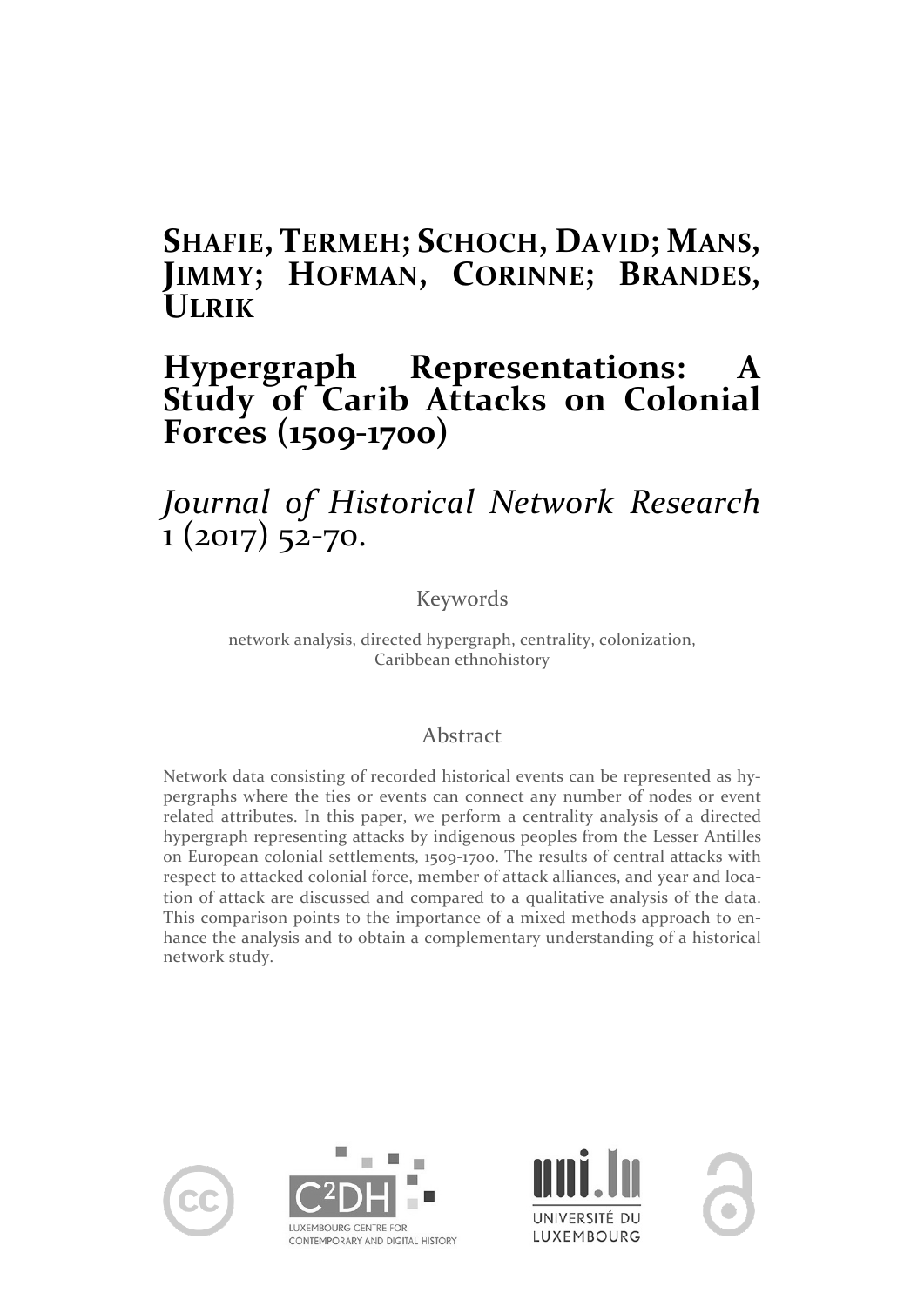#### **1 Introduction**\*

The study of networks commonly involves a set of actors or nodes, where ties are defined on the so called dyadic domain consisting of all possible pairs of nodes. These networks are represented by undirected or directed graphs, depending on whether the ties have a direction or not. There are however situations where supra-dyadic relations involving more than just two nodes need to be represented. For example, in the study of a collaboration network, the cooperation between actors may comprise of more than pairs. Analyzing this network as a simple graph would require the transformation of ties into two-way collaborations, thus losing information on the joint effort by multiple actors. Networks defined on the supra-dyadic domain can instead be represented as a hypergraph, which generalizes the notion of graphs. In a hypergraph, the ties, or the so called hyperedges, comprise of more than just two nodes that are potentially of different kinds. Put differently, a tie in a simple graph connects pairs of nodes, whereas a hyperedge connects a nonempty subset of nodes. Following the example on collaborations, a hyperedge can connect more than two nodes as part of a team. Other examples of applications include co-authorship networks (Han et al. 2009) and food webs represented as competition hypergraphs (Sonntag and Teichert 2004).

Historical data with complex event structures can be represented as hypergraphs in order to construct a narrative based on correct sequencing of events (Bearman, Moody and Faris 2002; Bearman 2015). In this paper, we use a hypergraph representation to analyze post-colonial attack data from the Caribbean interpreted by Holdren in the 1990s. Studying the history of the indigenous Caribbean from a network perspective has previously been emplyed in Hofman and Hoogland (2012); Mol and Mans (2013); Mol (2013); Hofman et al. (2014); Mol, Hoogland and Hofman (2015). The use of hypergraphs in this context is less established with the exception of the work by Bonacich, Holdren and Johnston (2004) where a notion of centrality for undirected hypergraphs is introduced and applied to attack data on colonial settlements Holdren (1998). Bonacich, Holdren and Johnston (2004) refer to their data as doubly supra-dyadic since more than two islands can be involved in an attack and each attack involved a year. With respect to these attributes, they aim to find the most central attacks. In this paper, we extend this analysis and use directed hypergraphs in order to distinguish between attack source

Acknowledgments: This research is part of the project NEXUS1492, which has received funding from the European Research Council under the European Union's Seventh Framework Programme (FP7/2007-2013)/ERC grant agreement n° 319209. **Corresponding author:** Dr Termeh Shafie, Department of Computer & Information Science, University of Konstanz, 78457 Konstanz, Germany, e-mail: termeh.shafie@uni-konstanz.de

 $\overline{a}$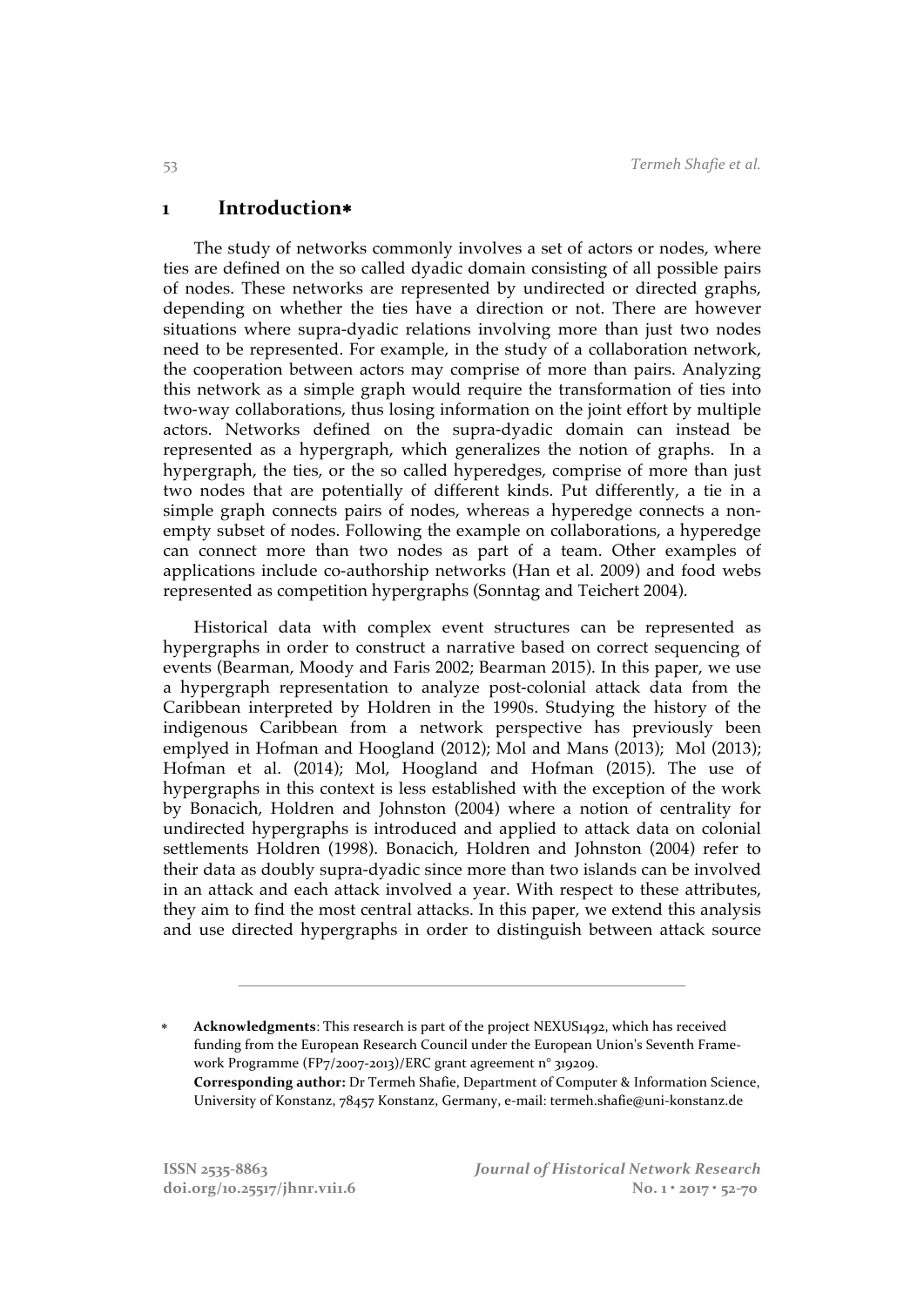(alliances) and target (colonial settlement) given year and location of attack. We further explore the meaningfulness of the centrality results to shed light on the intense colonization period in the Lesser Antilles.

The organization of this paper is as follows. In Section 2 we present some historical background on the region of study and the data acquisition. Hypergraph representation of the data is introduced and shown in Section 3 followed by a centrality analysis in Section 4. The centrality results are compared to a more qualitative analysis of the data in Section 5 and in the final section we discuss limitations and extensions of the presented approach.

## **2 Data on Carib Attacks**

The *Carib*<sup>*'*</sup>, alleged migrants from the South American mainland, inhabited many islands of the Lesser Antilles when Europeans first navigated to the New World. The Spanish conquest of the Greater Antilles started an over 400 year period of colonization in the Caribbean with effects that still remain apparent today (Hofman and Hoogland 2012). This conquest had a more devastating impact on the economic, social and political organization of the indigenous societies there than what followed in the Lesser Antilles. The factors underlying this difference in repelling European colonists included strategic military responses taking place over a longer period of time in the Lesser Antilles and are further discussed and compared in Wilson (1993; 1997) and Beckles (2008).

European encounters in the Greater Antilles commenced with Columbus arrival in 1492 where the main focus was on Hispaniola, which was deemed as spawning more gold, followed by other islands including Puerto Rico. When Puerto Rico was conquered in the first decade of the  $16<sup>th</sup>$  century, Carib encounters with the Spanish became more frequent in the Lesser Antilles. These encounters included reciprocal raids between Puerto Rico and Carib from the northern Lesser Antillean islands, and two unsuccessful attempts by the Spanish to colonize Guadeloupe. The following century reflected a strong Carib resistance against Spanish attacks and it was not until the first decades of the 1600 that more persistent and direct pressure came from the English, French, and Dutch initiating their colonies. These colonies were different than those of the Spanish in the Greater Antilles, the Europeans were now better supplied, less dependent on the indigenous people and more interested in

 $\overline{a}$ 

<sup>&</sup>lt;sup>1</sup> The term Carib connects to the terminology used in the historical sources. Note however that we are aware of the complexity and the historical bias of the term used; the descendants of whom currently refer to themselves with the autonym Kalinago in Dominica and as either Kalinago or Garifuna on St Vincent (see Hulme and Whitehead, 1992, )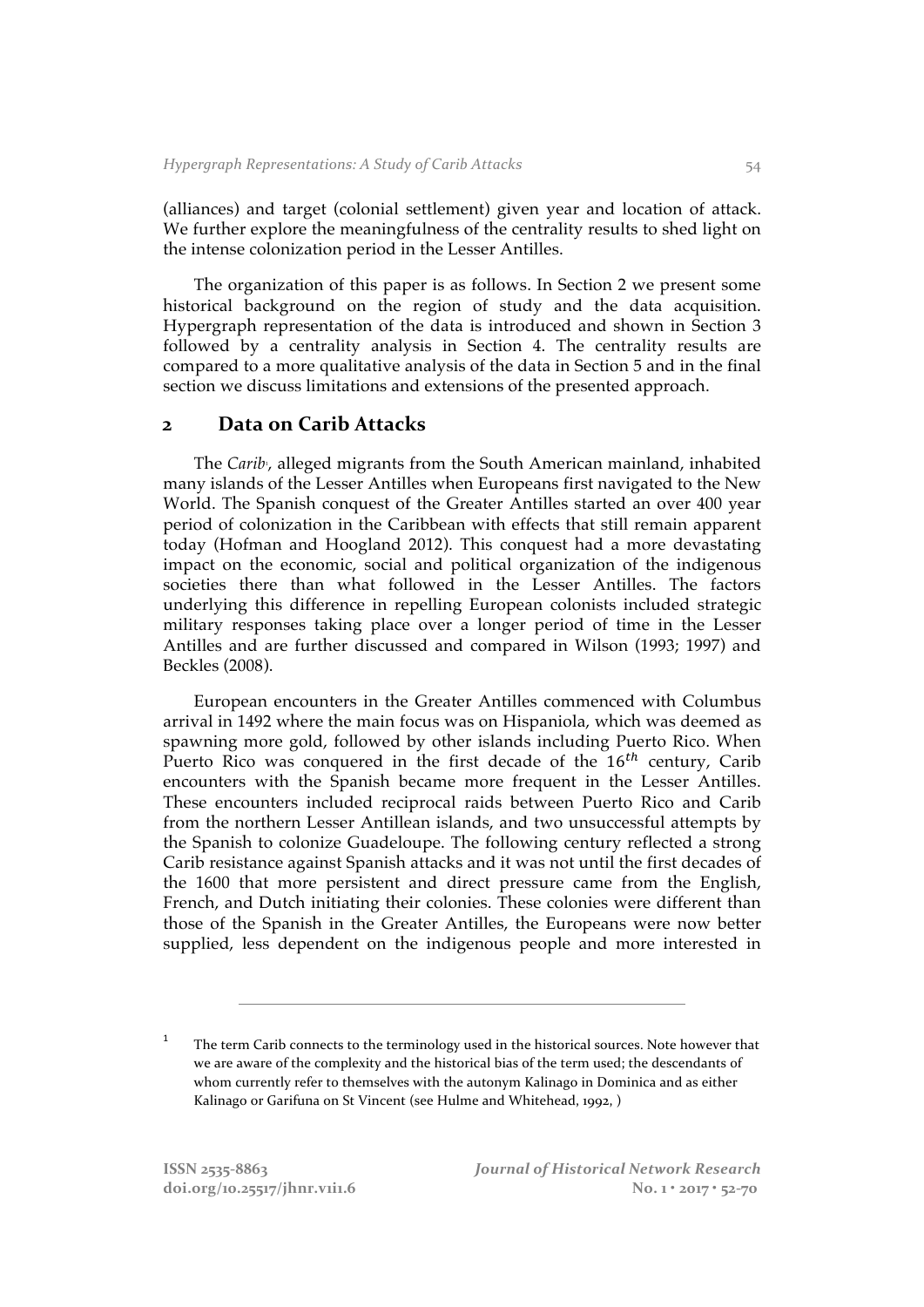forcing the locals off their land to use it for crops (Wilson 1997). For example, the English established settlements on St Kitts (1623), Barbados (1627) and Antigua, Nevis and Montserrat (by 1635), while the French occupied part of St Kitts (1625), Dominica (1632), Martinique and Guadeloupe (1635). By mid 1700, the relations held between the English and the French with the indigenous populations were however very different. While the French integrated with the Carib society and achieved a closer relationship with the Caribs, the interest of the English was merely to exploit the lands for sugarcane plantations (Fraser 2014).

As the European colonization of the islands in the Lesser Antilles progressed, the indigenous peoples joined in alliances to resist the colonizing forces and to regain their independence. These alliances were also tainted by European rivalry and at times European factions allied with the indigenous population for strategic purposes. Holdren (1998) uses network analysis to model social exchange in Carib alliance networks after the European colonization. For this reason, she focused explicitly on Carib attacks on the European colonists, and therefore not including attacks the European colonists made on the indigenous inhabitants for which the latter in most cases simply retaliated. Her analysis shows that alliances between the Eastern Caribbean islands became more centralized as the European colonization progressed.

Bonacich, Holdren and Johnston (2004) developed a special network approach and applied it to data recorded in Holdren (1998) to assess centrality of attacks made by aggressive alliances, where alliances are defined as at least two islands or Amerindian groups joining against Europeans or other Amerindians. These two references are the core of the analysis in this paper. The 56 attacks recorded in Holdren (1998) and used in Bonacich, Holdren and Johnston (2004) are for our purposes further augmented and made less ambiguous. Augmentation is done by including more data points from Holdren (1998) listed as attacks on European colonists (that is, we do not only consider the aggressive alliance data) and by including attacks on Tobago as mentioned in Boomert (2002; 2016). The ambiguity is reduced by checking the source reference from where the data was originally recorded. For instance, in some situations the attack location is not given or the general term *Caribs* is used as part of an alliance but without indicating the island they are from. When going through source references, we clarified these kinds of question marks concerning the data. This clarification was done with the aim to have all observations comparable. Thus, we only included them in our data set if the following attributes of the attacks (of which we know the specific islands) are given: attacker, attacked colonial force, location of attack, and year of attack. These source references include de Rochefort (1666); Southey (1827); Barome (1966); Whitehead (1988), see Holdren (1998) for the complete list.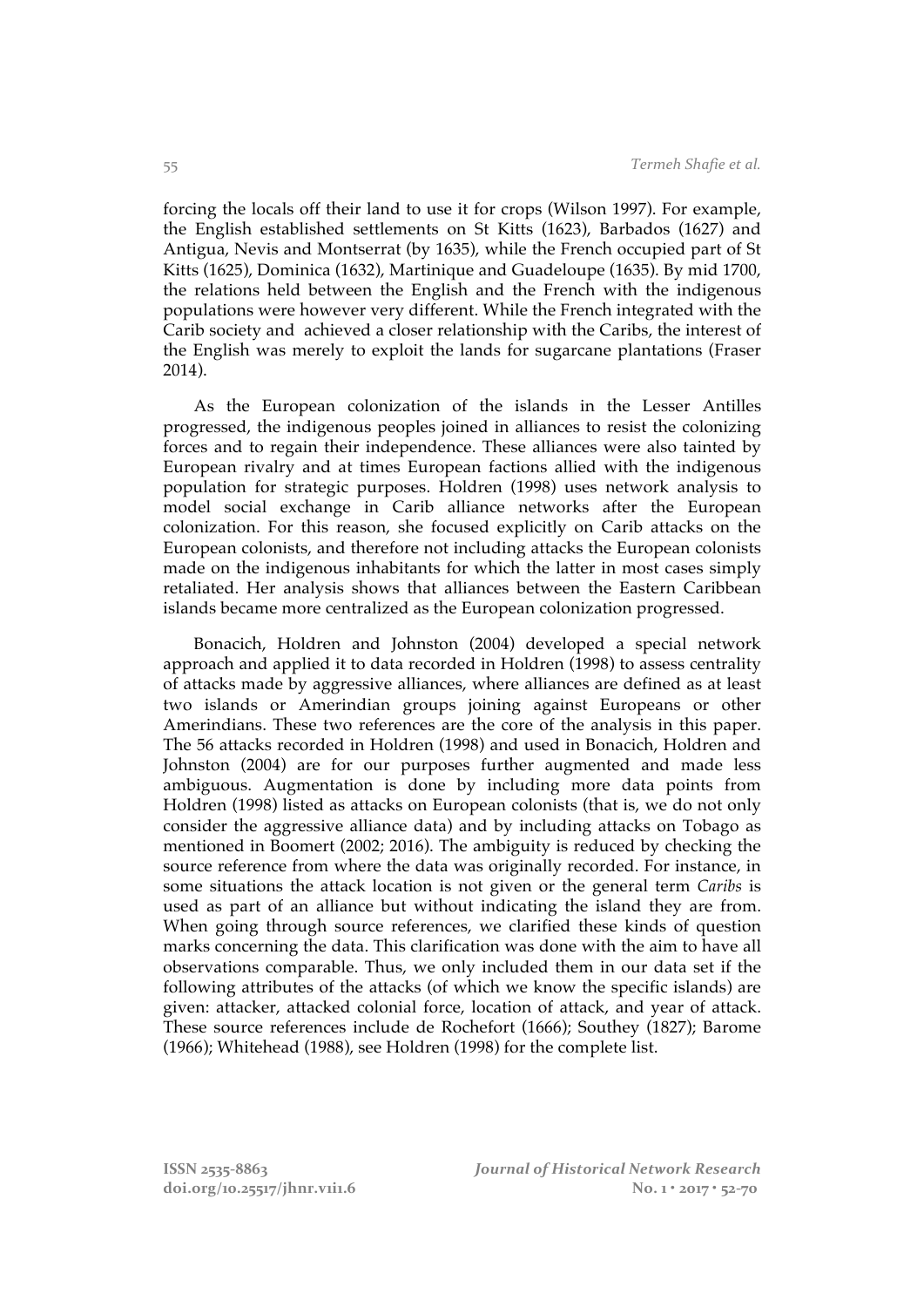The augmented data resulted in 95 observations on attacks on five European settlement groups (French, English, Spanish, Dutch, and Courish) between 1509-1700. We do however note that the attacks that happened in the  $16<sup>th</sup>$  century are underrepresented in the present data (see e.g. Murga Sanz 1971; Alegría 1981; Moreau 1992; Sued Badillo 1995; Huerga 2006). The region of study is depicted in Figure 1 where islands part of an attack coalition or location are labeled, and can thus be used as a visual reference for the forthcoming narrative in Section 5. The members of alliances are shown in a network in Figure 2. A tie is present if two islands were part of the same alliance and the strength of ties represent the number of co-occurrences. As seen from Figure 2, Dominica and St Vincent appeared most often in a coalition together. We return to this observation for our analysis in Section 4 and 5.



**Figure 1.** A map over the Lesser Antilles where the labeled islands are part of the data.

**ISSN 2535-8863** *Journal of Historical Network Research* **doi.org/10.25517/jhnr.v1i1.6 No. 1 • 2017 • 52-70**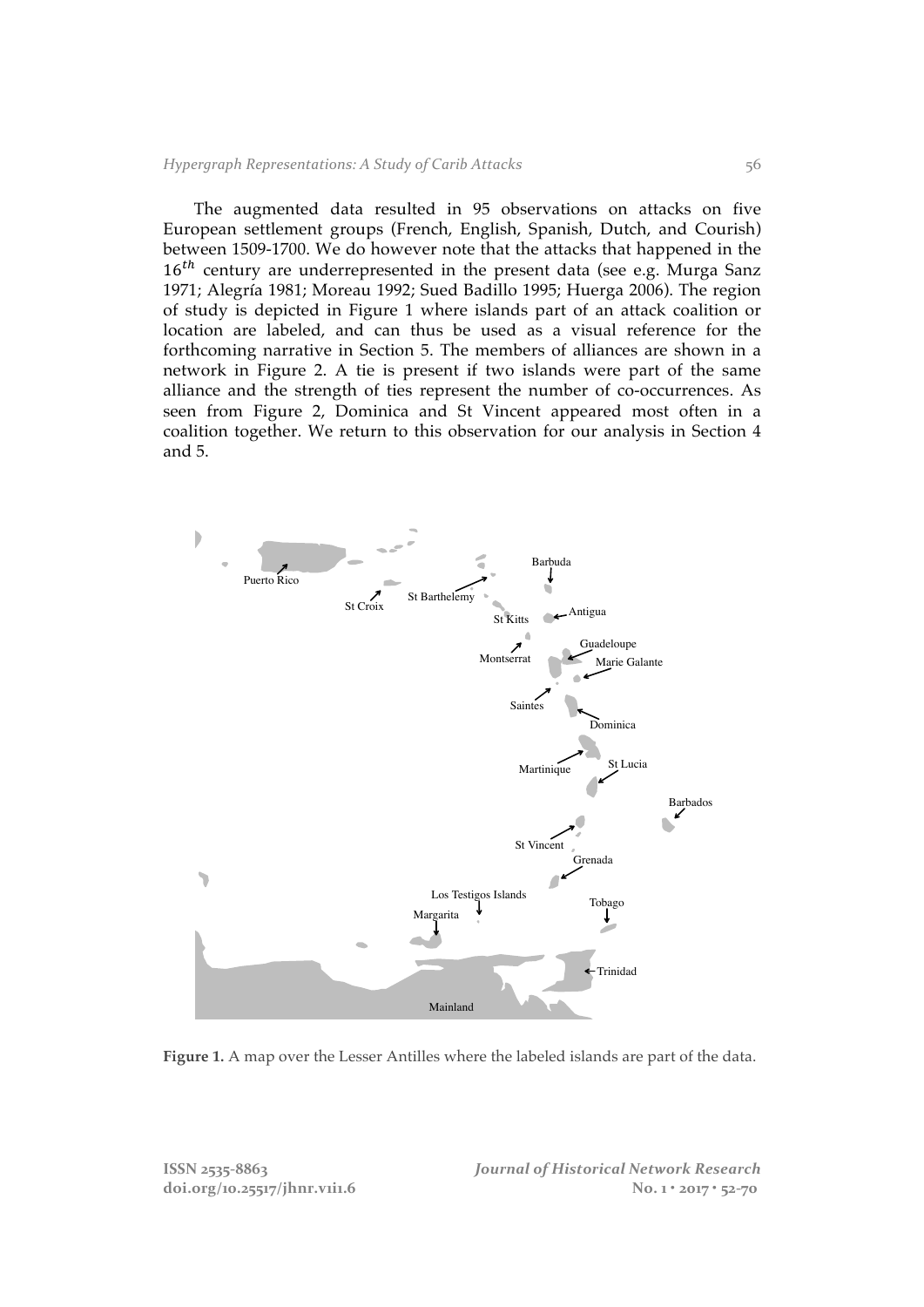

**Figure 2.** Alliance network where the strength of a tie indicates frequency of coappearances in a coalition.

Following the approach of Bonacich, Holdren and Johnston (2004), we use the presented data to perform a centrality analysis of attacks on colonial settlements. This is done by using a directed hypergraph representation of the attack network data introduced.

# **3 Networks on Dyadic and Supra-Dyadic Domain**

Networks are commonly represented by undirected or directed graphs consisting of a set of actors or nodes, with ties connecting pairs of nodes. These pairs of nodes are the dyads and the variables under study when analyzing network structural properties. Network data structures with a supra-dyadic property can instead be represented as a hypergraph where the ties, or hyperedges, represent an event under study. The hyperedges can connect any number of nodes, where each node corresponds to a situational attribute to the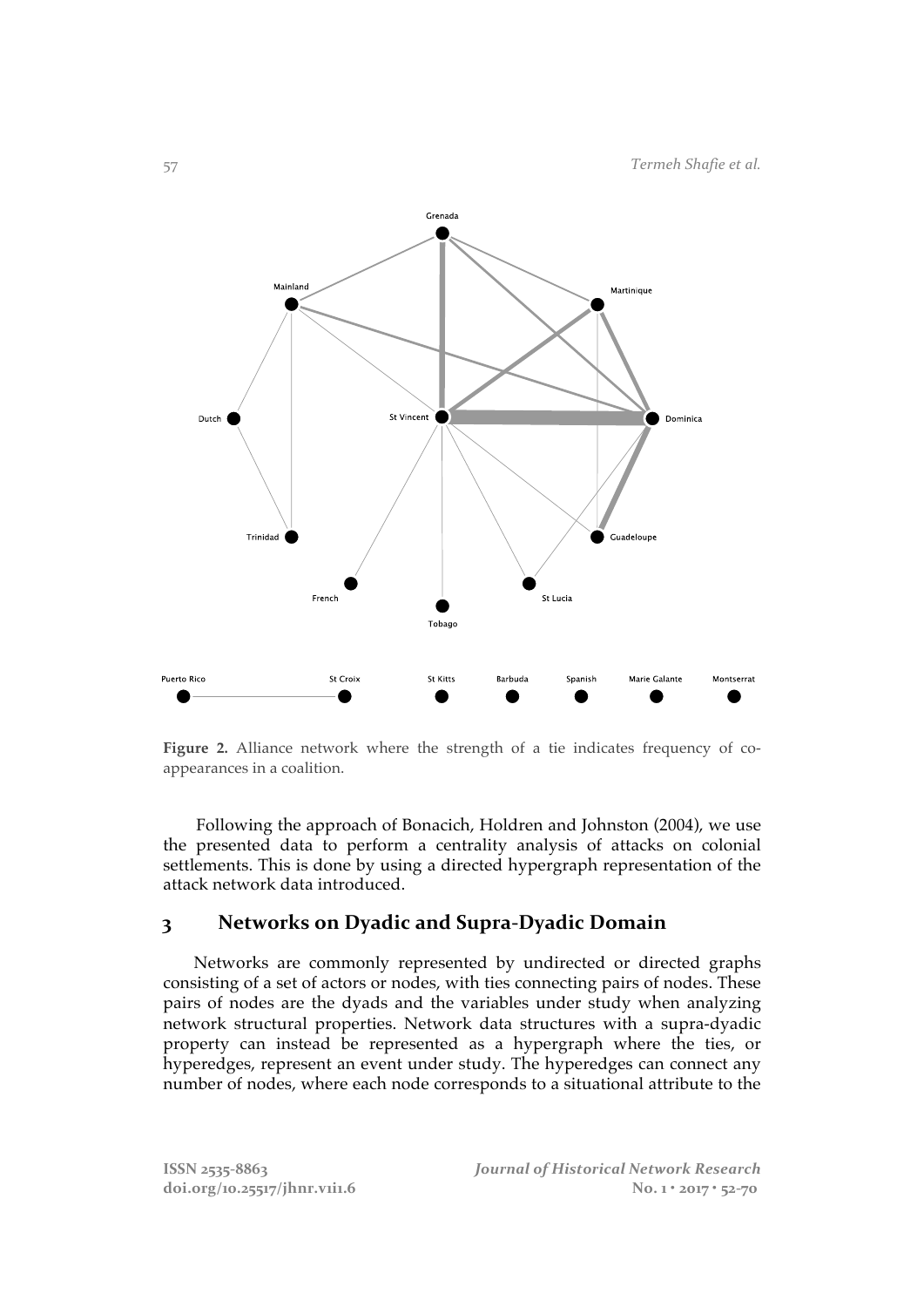event. These attributes may for example be location and time for where and when the observed hyperedge took place, and important to consider for obtaining a richer descriptive picture regarding formulated research questions. These questions may for instance concern detecting the central events or central attributes of the event.

In Figure 3, two attacks from the data described in Section 2 are represented as an undirected and directed hypergraph. In the undirected representation, the two hyperedges include time of attack and the islands involved, where no distinction is made between the source and target island of attack. The directed hypergraph, however, does take this distinction into account. Here the directed hyperedges indicate who the attackers and attacked colonial forces are, while also considering coalition members together with location and year of attack.



Figure 3. Two attacks  $(a_1 \text{ and } a_2)$  from the Caribe data represented as undirected hyperedges considering attack location and year of attack (left), and as directed hyperedges considering source of attack (alliance), target of attack (the French), and location and year of when and where the attack took place.

For a dyadic binary network with *n* nodes and *m* ties, an  $n \times n$  adjacency matrix is a common representation form, where two nodes are called adjacent if they are connected by a tie. An alternative way is to use an  $m \times n$  incidence matrix, where two ties are called incident if they share a node. The rows of an incidence matrix for a dyadic network only has two non-zero entries since ties only have two nodes at each end. For an undirected network, these non-zero entries take on value 1 to indicate a tie, while for a directed network, these entries are either -1 or 1 to distinguish between the source and target of a tie.

An incidence matrix can also be used to represent hypergraphs. For the undirected case, each row has at least two non-zero entries since multiple nodes can be assigned to a hyperedge. The incidence matrix for the undirected hypergraph in Figure 3 is denoted  $E$  and given by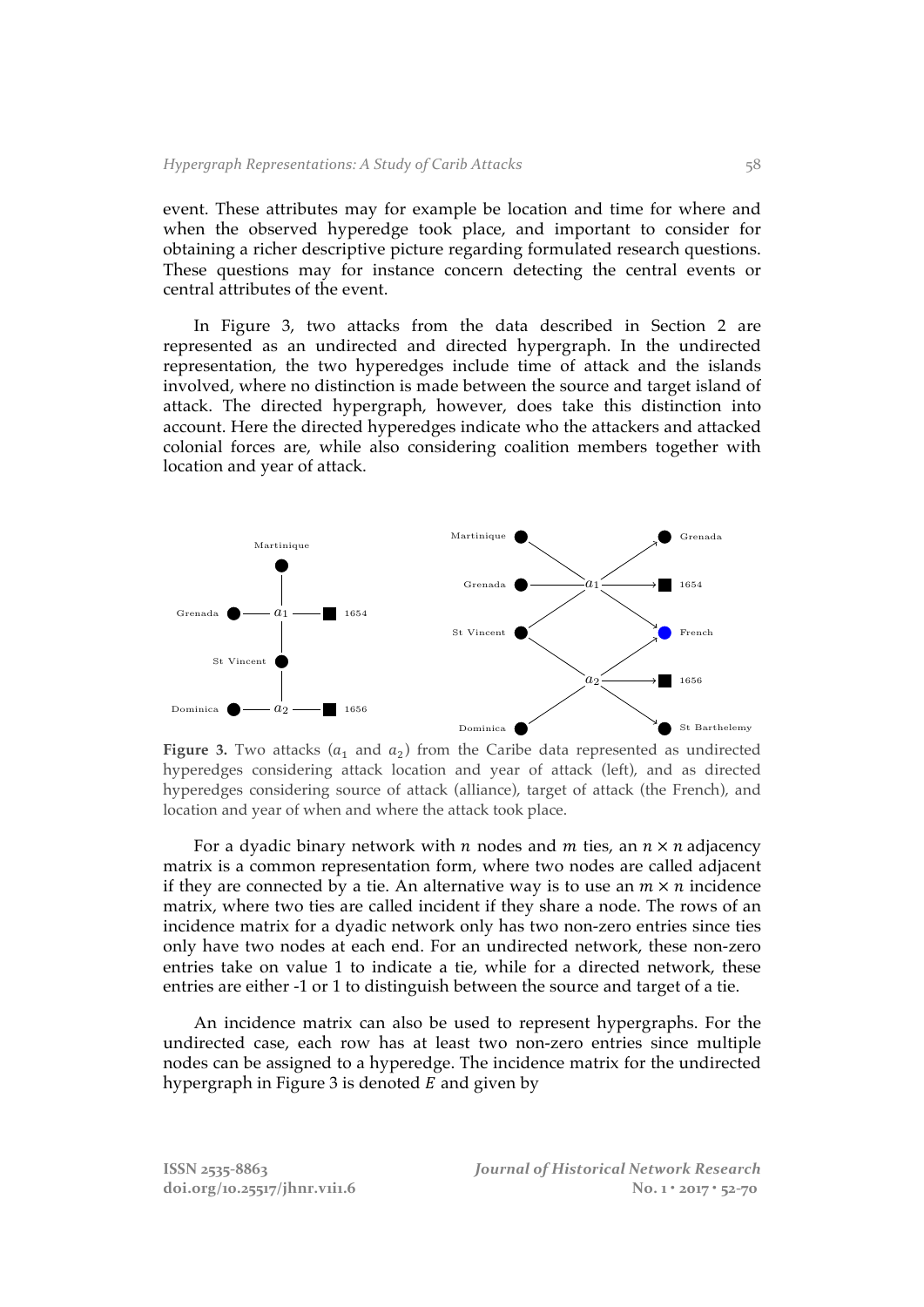|     |  | islands |  | years |  |  |  |  |  |
|-----|--|---------|--|-------|--|--|--|--|--|
|     |  |         |  |       |  |  |  |  |  |
| $=$ |  |         |  |       |  |  |  |  |  |
|     |  |         |  |       |  |  |  |  |  |

where the rows correspond to attacks  $a_1$  and  $a_2$ , the first group of columns indicates the islands involved in the attack, and the following group of columns refers to year of attack. The incidence matrix for the directed hypergraphs in Figure 3 is denoted  $E_d$  and given by

| islands |  |  |  |  |  | locations |  |  |  |  |  | years attacked |  |  |  |  |
|---------|--|--|--|--|--|-----------|--|--|--|--|--|----------------|--|--|--|--|
|         |  |  |  |  |  |           |  |  |  |  |  |                |  |  |  |  |
|         |  |  |  |  |  |           |  |  |  |  |  |                |  |  |  |  |
|         |  |  |  |  |  |           |  |  |  |  |  |                |  |  |  |  |

where the rows correspond to attacks  $a_1$  and  $a_2$ , the first columns are members of alliances initiating the attack as indicated by entries -1, followed by columns representing the location where the attack took place (Grenada and St Barthelemy), followed by columns for year of attack (1654 and 1656), and finally, followed by columns for the colonial force under attack (French, English, Spanish, Dutch, and Courish). Note that the islands in the first set of columns may be repeated in the location columns to circumvent hyper-loops which occur when the same island involved in the attack also represents the attack location.

An incidence matrix can be converted into an adjacency matrix by multiplying the incidence matrix by its transpose, which is called a one-mode projection. This is commonly done for affiliation or two-mode networks in order to obtain one adjacency matrix for the actors, and one for the groups that the actors are affiliated with.

In the next section we present the centrality approach of Bonacich, Holdren and Johnston (2004) which is based on incidence matrix  $E$  shown above, and its corresponding adjacency matrices obtained via one-mode projections  $EE^T$  and  $E^TE$ . Further, we extend this approach for calculating centrality scores in directed hypergraph using incidence matrix  $E_d$ .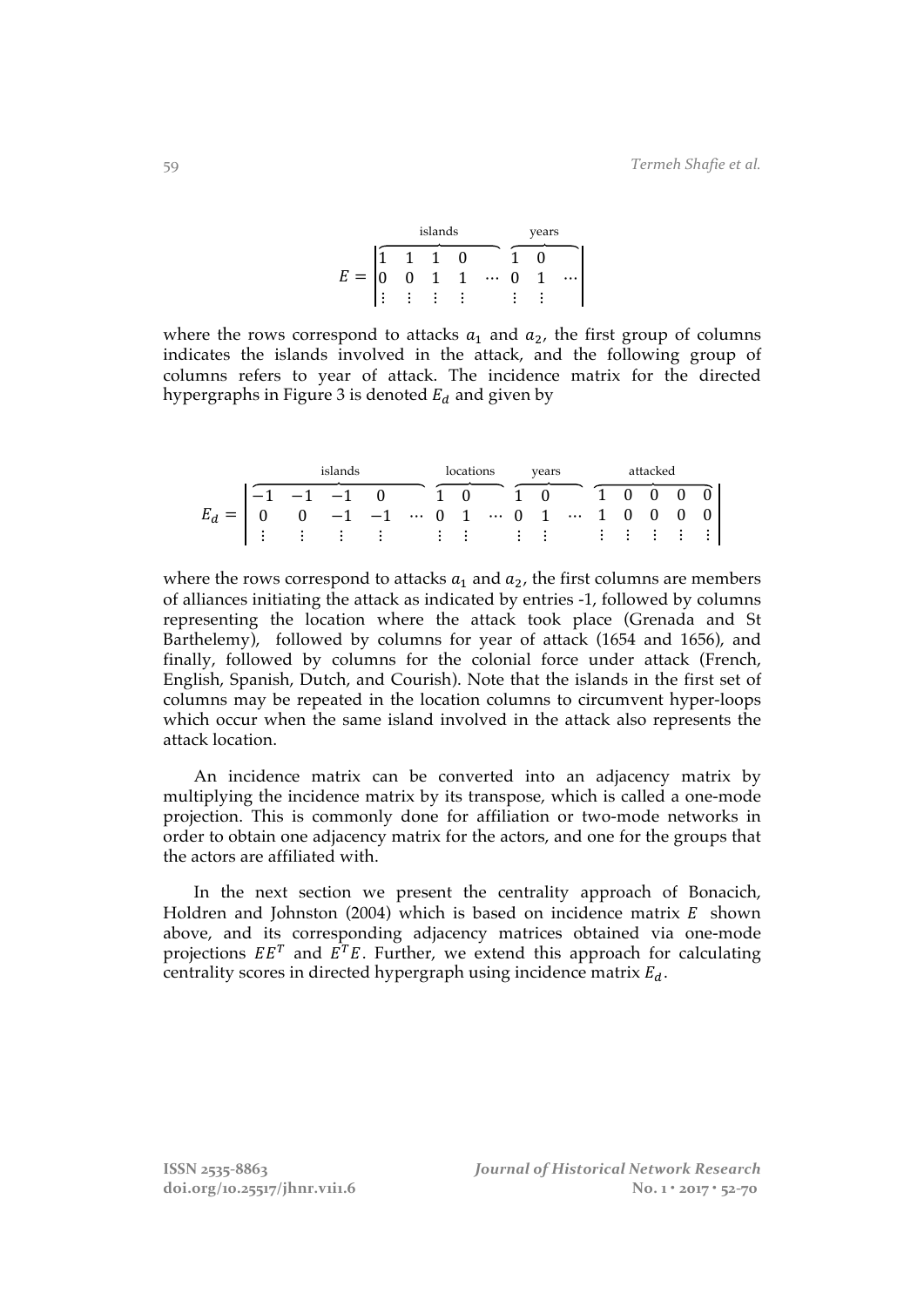## **4 Centrality Analysis**

Bonacich, Holdren and Johnston (2004) show how the concept of network centrality can be adapted to supra-dyadic networks using the incidence matrix . In particular, they show how to conceptualize eigenvector centrality in hypergraphs. Eigenvector centrality of a node is defined as a linear combination of the centralities that the node is connected to. This recursive characterization can be solved by means of eigenvector decomposition of the symmetric square matrices  $EE^T$  and  $E^TE$ . Formally, this is given by

$$
EET = XAXT \t(1)
$$
  

$$
ETE = YA'YT \t(2)
$$

where  $X$  and  $Y$  are matrices with columns representing eigenvectors, and  $\Lambda$ and  $\Lambda'$  are diagonal matrices with eigenvalues. In the application of Bonacich, Holdren and Johnston (2004), the first column of  $X$  corresponds to centrality scores for attacks, and the first column of  $Y$  corresponds to scores for islands and years. More technical details can be found in Bonacich (1991) and Bonacich, Holdren and Johnston (2004).

In the application to Caribe attacks, Bonacich, Holdren and Johnston (2004) consider 56 attacks on colonial settlements involving 22 islands and during 29 years between 1509 to 1700. Thus, the incidence matrix  $E$  has the form shown in the previous section. They obtain the centrality scores for attacks, islands involved and years by using the eigenvectors corresponding to the largest eigenvalues of  $EE^T$  and  $E^T E$ . Their results can be summarized as follows. The most central islands involved in attacks were Dominica and St Vincent, and the most central years of attack are around 1650. Regarding island centrality, the authors do however note that the most active islands were the ones colonized in the later time periods. For both cases the authors additionally note that centrality scores are positively correlated with the frequencies of islands involved in attacks, and the years that the attacks took place. For instance, Dominica was involved in 39 of the 56 attacks, thus being the most active island in the data set. Moreover, the greatest number of attacks took place between 1640 and 1652. These observations show that the need for a sophisticated centrality concept is not given in the present context since simple degree based measures would yield the same results.

As an extension to the work by Bonacich, Holdren and Johnston (2004), we illustrate how to calculate centrality scores for the augmented data described in Section 2. This data set includes more attribute variables connected to the attacks, while also accounting for the direction of hyper-edges to separate islands that are the source of attacks and the islands that are the target location of attacks. We perform a singular value decomposition (SVD) directly on the incidence matrix  $E_d$  which is typically much sparser than its one-mode projections. The centrality scores for attacks are given by the first left-singular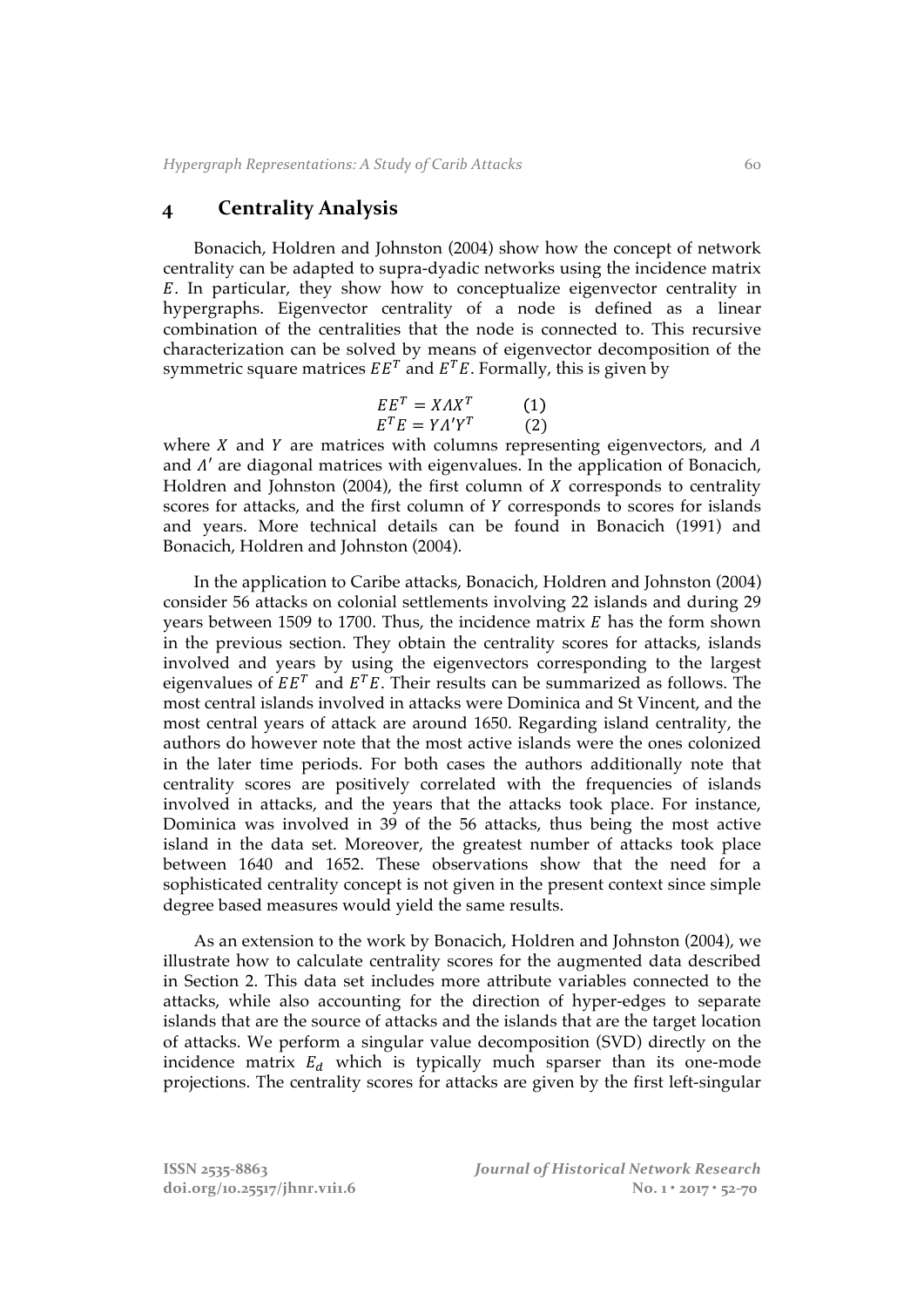vector and for attack attributes by the first right-singular vector, respectively. Put more formally,

$$
E_d = UDV^T
$$

where the columns of  $U$  are the left-singular vectors,  $V$  are the right-singular vectors, and  $D$  is a diagonal matrix of singular values. The singular vectors actually are the eigenvectors of the one-mode projections in Equation (1) and (2), that is

$$
EET = XAXT = UD2UT
$$
  

$$
ETE = YA'YT = VD2VT
$$
.

The calculated centrality scores for each of the four attack attributes are shown in Figure 4 and the following is noted. The most central colonial force under attack were the French, closely followed by the English. The two most central locations where attacks took place were Antigua and Grenada. The two most central islands who were members of a coalition were Dominica and St Vincent. Finally, the most central year of attack is 1654 which is shortly before 1660 when the English and French signed a treaty leaving the islands neutral and in control of the indigenous inhabitants (Honeychurch 2000). Both of these results are consistent with those of Bonacich, Holdren and Johnston (2004), but our analysis can distinguish between source (alliance members) and target (location and attacked colonial force) of attacks.

As already noted by Bonacich, Holdren and Johnston (2004) and mentioned above, centrality scores are positively correlated with observation frequencies. The greater the number of observations for an attack attribute, the higher its centrality will be. This phenomena is also apparent in our results. Figure 5 illustrates this correlation for the four different scores measured. As seen, a strong positive linear correlation is present in all cases. The smallest error terms are seen for the top right figure showing members of coalitions and indicating that centrality here is strongly determined by how active participants are in forming attack coalitions. If an island participates in many alliances, it will receive a high centrality score. On the contrary, the highest deviations from the fitted lines in Figure 5 is noted for the two bottom cases. This can also be interpreted as centrality having a stronger explanatory power for attack year and attack location since observational frequencies are not as influential in determining centrality here. In other words, there is more confidence in interpreting 1654 and Antigua as the most central attack year and attack location, than it is to interpret the French as the most central colonial force under attack and Dominica-St Vincent as the most central alliance.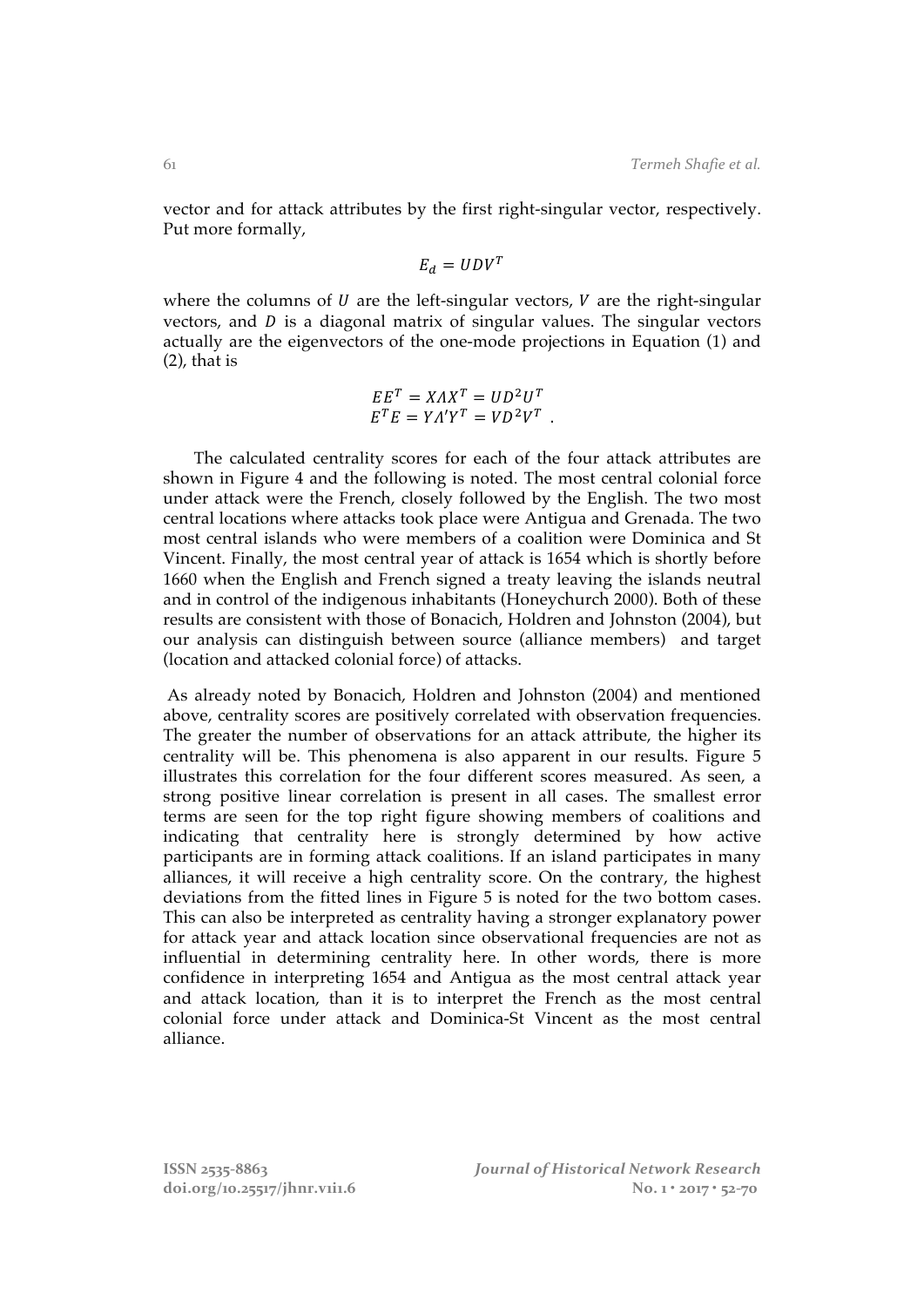

**Figure 4.** Centrality scores for attacked colonial settlements, attack alliance members, locations of attacks, and years of attacks.

doi.org/10.25517/jhnr.v1i1.6

**ISSN 2535-8863** *Journal of Historical Network Research*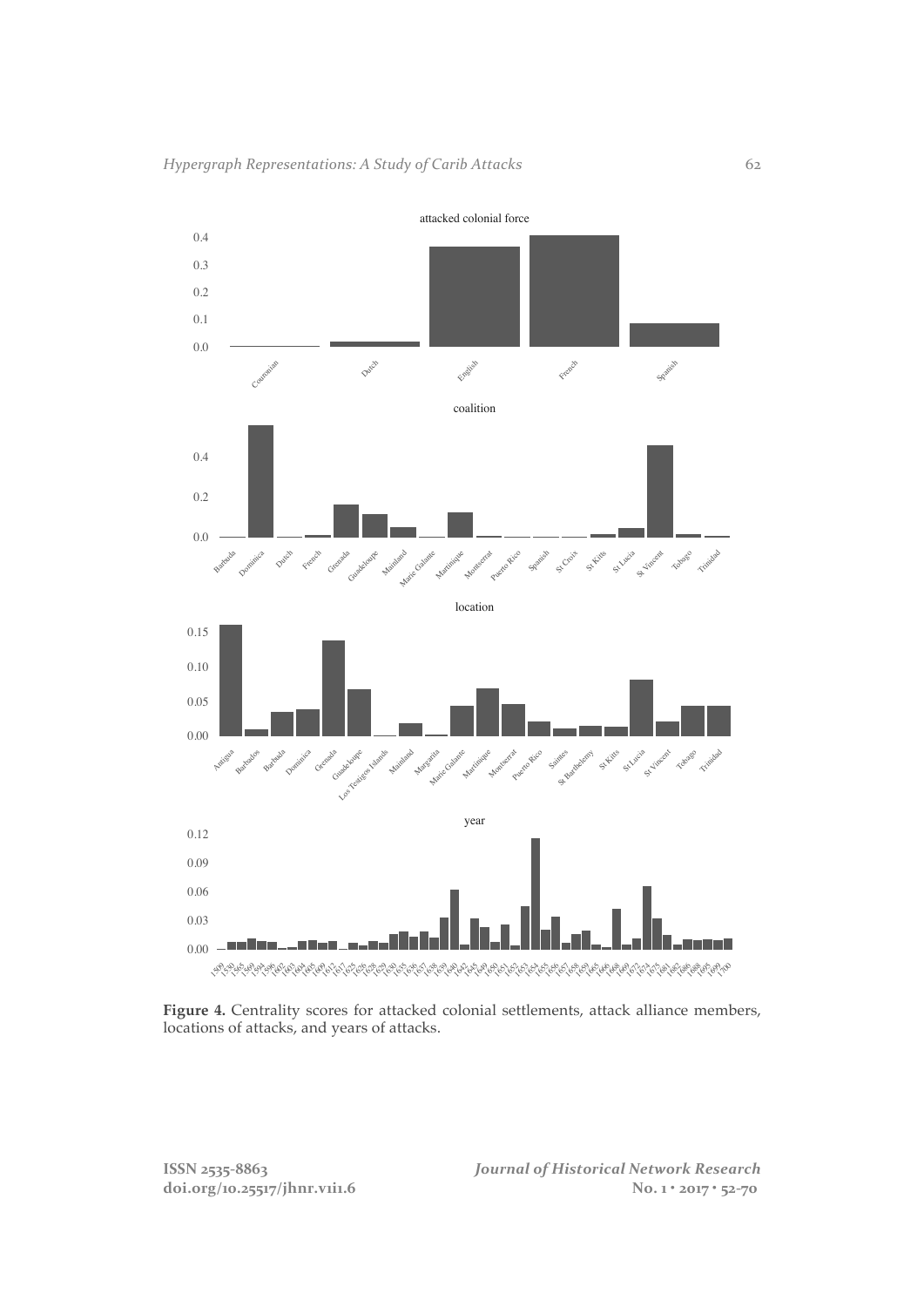

Figure 5. The linear correlation between centrality and frequencies of occurrences.

# **5 Further Exploration of the Data**

In this section, we move away from the network perspective and treat attacks as individual events. The data is explored to find patterns that point to underlying processes which can explain the events.

Figure 6 shows the data in its entirety as an amalgamation of time lines split by source and target of an attack, and with marginal frequency plots. Dots on vertical time slices represent participation in attacks and the color of the dot indicates the attacked colonial force. Note that the islands are ordered topdown based on their geographical location north-south. Several trends consistent with historical facts are visible in Figure 6, some of which are mentioned in the following. As seen in Figure 6, we can roughly divide the time line into three periods 1500-1620, 1620-1660, and 1660-1700, with attacked colonial forces during these periods being the Spanish, the English and French, and the latter again in post-treaty context.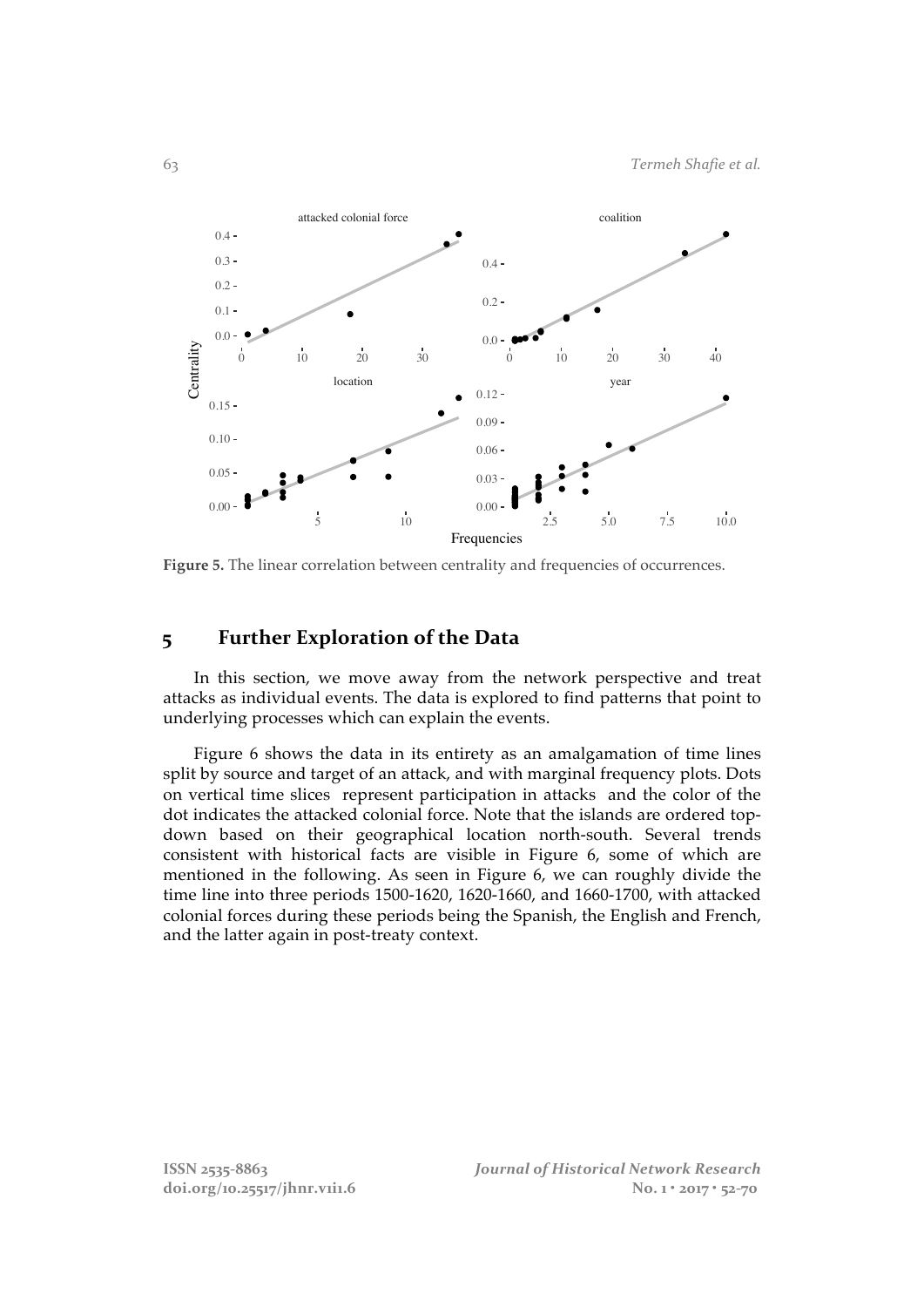

Figure 6. Time line of attacks by alliance members (top) and attack location (bottom) with marginal frequency distributions. Each dot represents an attack on a colonial force.

**ISSN 2535-8863** *Journal of Historical Network Research* doi.org/10.25517/jhnr.v1i1.6 No. 1 • 2017 • 52-70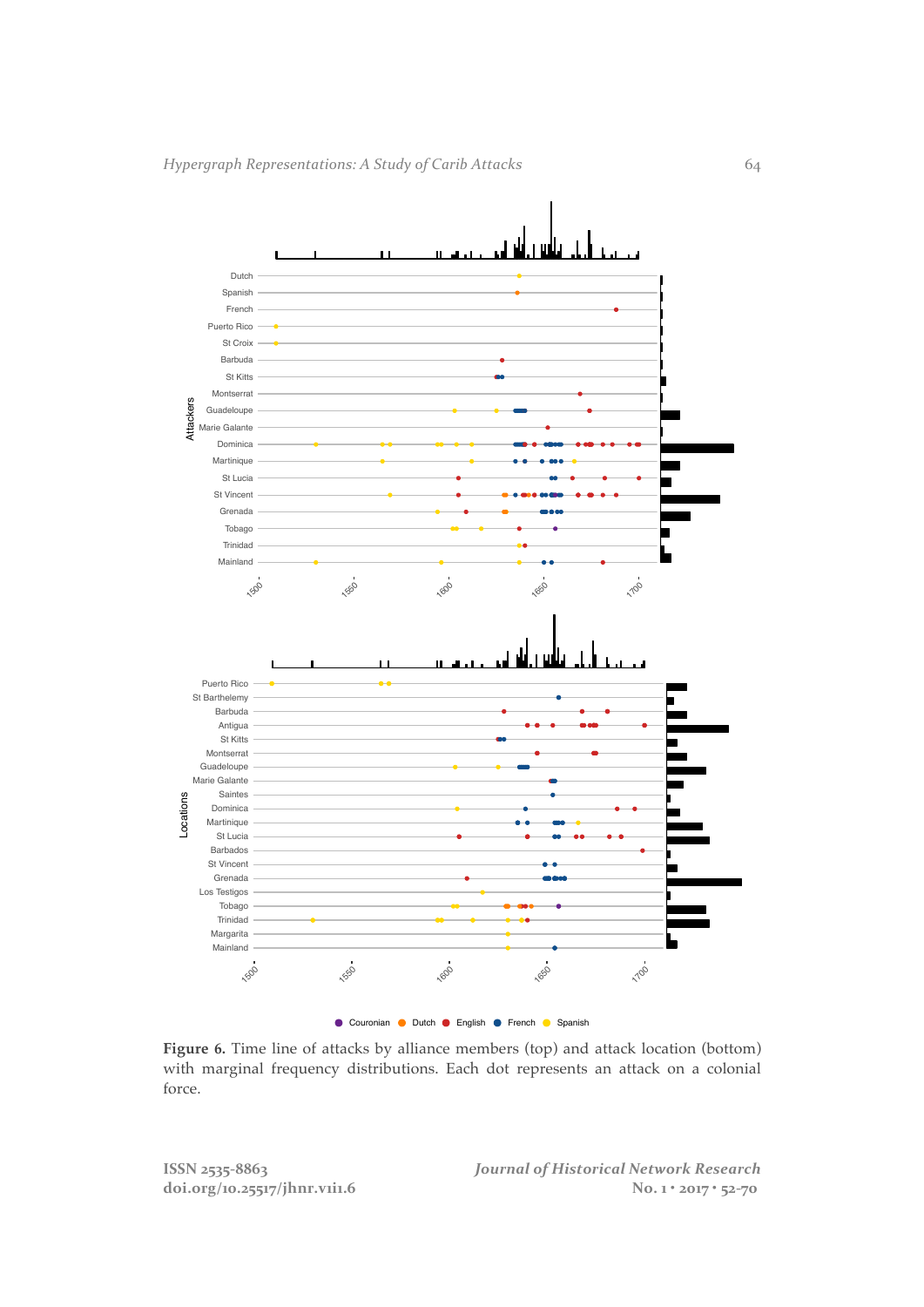The first period reflects the presence of the Spanish as the sole main colonial force in the Lesser Antilles. Although they sporadically made efforts to gain ground in the east, the Spanish forces were more focused on the Greater Antilles; partly because they found the indigenous people there easier to subdue, and partly because they assumed the land to hold more gold and plantation prospects. Around the 1550s, the interest of French and English was increasing. English activity increased around 1580s with the goal of attacking the Spanish. They made landfalls in the Lesser Antilles with the main purpose of restocking and preparing for attacks in the Greater Antilles and the mainland coasts. Around 24 such landfalls are recorded between 1580-1600 (Wilson 1993; see also Moreau 1992). There were however unsuccessful attempts made by the English to establish permanent settlements in the Lesser Antilles, a few of which are visible in Figure 6. In 1605 the English attempted to colonize St Lucia but were swiftly repelled by Caribs living there and those arriving from St Vincent to counter attack. Similar resistance was met when the English aimed to colonize Grenada in 1609 (Wilson 1993). By 1610, the largest unconquered indigenous population inhabited also the largest of the Windward islands (Guadeloupe, Dominica, Martinique, St Lucia and St Vincent). They would participate in most of the resistance attacks to come in the following decades.

In the 1620s, the Dutch, French, and English became more successful in their colonizing missions and a battle intensive second period followed. As done against the Spanish in the 1500s, the indigenous population organized counter strategies to repel the Europeans. This organization included resettlement of Carib communities which the colonists took advantage of. The decreasing number of the indigenous population in parts of the Leeward islands, which already had experienced severe damage during the previous century, made them easy targets (Beckles 2008).

The more permanent English and French colonization began simultaneously on St Kitts where the two colonial forces split the island amongst themselves in 1625. The English part of St Kitts was used as a base for English colonization of the neighboring islands Antigua and Montserrat shortly after. In 1639, an English expedition to St Lucia was repelled and the year after the Caribs attacked English settlements in Antigua. The French part of St Kitts was used as a base to colonize the much larger Guadeloupe and Martinique in 1635, and St Martin and St Barthelemy in 1648. From Martinique the French colonized St Lucia in 1643 and Grenada in 1649, but failed to gain effective control in Marie Galante.

The third period 1660-1700 starts shortly after the peak seen in the bar charts on top of each plot in Figure 6. This peak reflects the increased intensity of the English and French colonizations giving rise to the highest number of counter attacks by the Caribs in 1654. When Carib women in Dominica got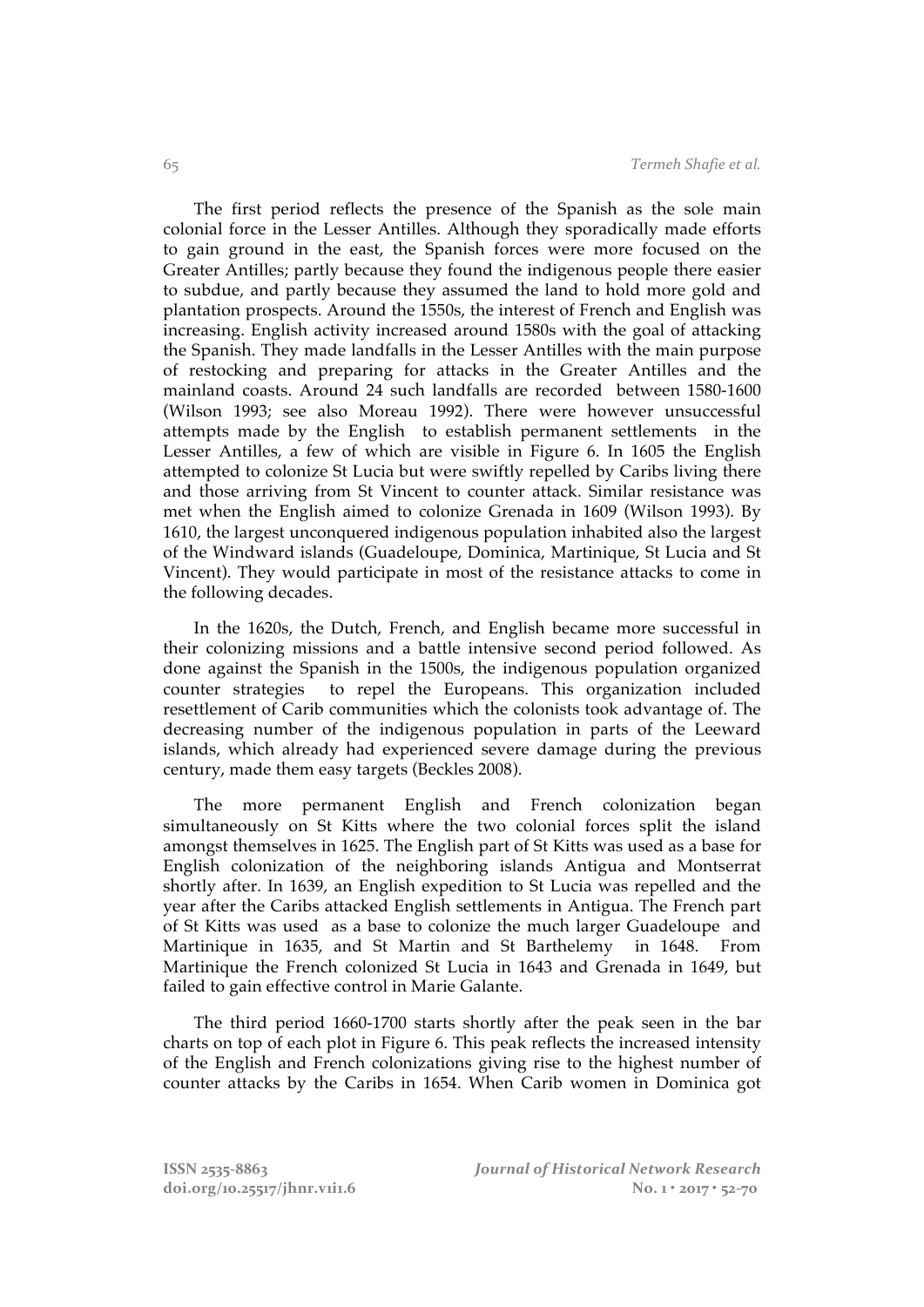molested by the French in 1653, and a year later a French trader in Saint Vincent misbehaved too, complete Carib outrage was reached. The latter event triggered a series of attacks in which the Vincentian Caribs went first in attacking the French on several islands, the counter attacks by the French adding oil to the fire. After the English in the 1640s had secured Antigua in the north, now predominantly the French started to close in on Carib territory by taking possession of the Carib islands of Marie-Galante, Saint Lucia, the Grenadines and Grenada, a strategic Carib location in movements towards the mainland. The French agression, their ways to the North and South being blocked, and their strongholds of Dominica and Saint Vincent now being under threat too, seem to be the main reasons for the many Carib attack events for this specific year (du Tertre 1667; Boucher 1992). This was already noted in the centrality analysis of previous section with 1654 being the most central year. A decline of number of attacks followed after the French and English signed a peace treaty to leave Dominica and St Vincent to the Caribs as neutral territory (Boucher 1992; Honeychurch 2000).

Although a decline of attacks towards the French is seen in Figure 6 after the signing of the treaty, the number of attacks towards the English continues with Antigua being the most frequent attack location. The French had a closer relationship with the indigenous people, living among them, trading with them and providing them with military training (Fraser 2014). The English on the other hand focused on black slavery and sugar cultivation. This antagonistic relationship continued far into the  $18^{th}$  century.

As mentioned in Section 2 and also noted in Figure 2, European groups allied with the Caribs to prevent colonization attempts made by other nations. For example, in 1637 the Dutch allied with the Caribs on Trinidad to attack the Spanish, and in 1688 the French joined forces with the indigenous people to attack the English. This interaction did however come to end by the  $18<sup>th</sup>$ century when the Caribs were forced into reserves on St Vincent and Dominica (Wilson 1997).

From the order of the alliance members and locations, we also see that the first period mainly involved islands in the north and south, with the islands in the center are involved in attacks during the later two periods. This is a noticeable feature prevalent in the data and not captured by the centrality analysis of the previous section. This north-south division reflects the Windward and Leeward Islands based on the prevailing trade winds blowing east to west. The center and more rugged islands were initially left 'neutral' because the larger part of the indigenous population of the Lesser Antilles was living there (and fleeing to), but potentially also because the lands were deemed less suitable for agricultural plantations. Dominica, however, despite being 'neutral' and one of the latest to be colonized, was the main place for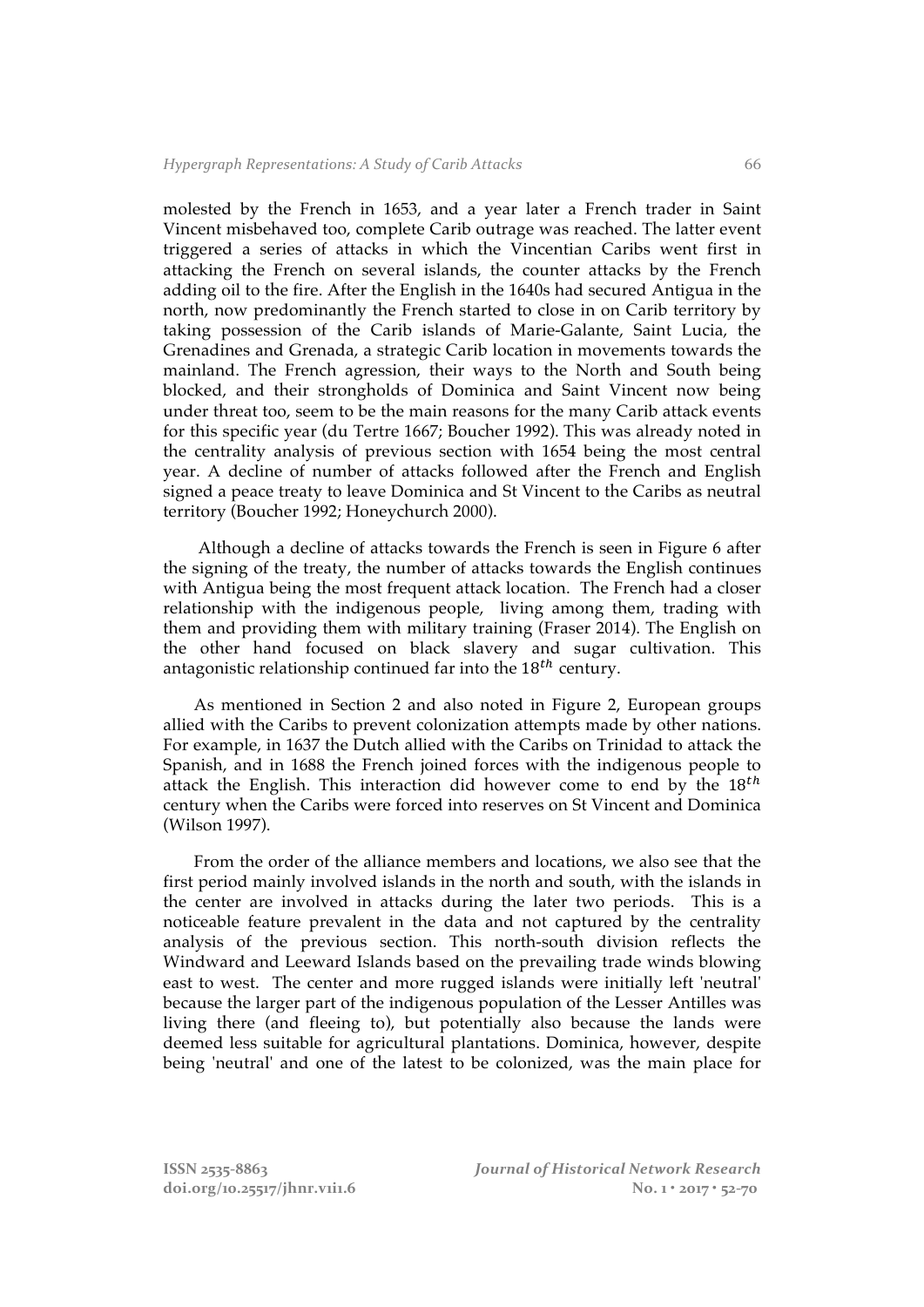colonists to refresh after their transatlantic journeys because of favorable currents and winds bringing them there (Moreau 1992; Honeychurch 2000).

In summary and consistent with results from the centrality analysis, the most frequent members of alliances are Dominica and St Vincent, and the most frequent attack locations are Grenada and Antigua, as seen from the peaks in the frequency bar charts on the right of each plot. The nomadic nature of the Caribs resulted in St Vincent and Dominica being two of the more heavily populated islands. Since the European colonization mainly focused on the islands in the peripheral parts of Leeward and Windward, the surviving indigenous population moved towards the center. Moreover, from an organizational perspective and given the geographic location of these two islands, it is logical to hypothesize that Dominica and St Vincent worked as central hubs in the alliance network. However, in order to test this hypothesis, an approach needs to be taken in which centrality over time is not treated homogeneously. This and related topics are briefly discussed in the next section.

### **6 Discussion**

We use a hypergraph representation to analyze Carib attacks on European colonialists, 1509-1700. The major advantage of this approach is to keep the data in its original shape, without transforming it to a more convenient form which may imply information loss. We extend the work of Bonacich, Holdren and Johnston (2004) to calculate centrality in directed hypergraphs and apply it on a more detailed data set of attacks. However, we show that for this data set, observational frequencies are positively correlated with centrality scores. This means that we do not get further insight by only relying on the centrality results and need to consider alternative methods for detecting apparent trends in the data. To that end, we compare the centrality results to a descriptive analysis of the attack data. For our particular data set, these descriptives give more insight to the underlying historical trends. For example, the different European forces become more evident and the pattern of the European conquests not only provides insight into the changing Carib reactions to European intrusion, but also makes patterns of the European conquests more visually pronounced.

This points to the importance of not only relying on network analytic methods, but to also consider non-relational analysis of the data in order to find the most suitable approach. Moreover, this comparison also indicates the relevance of a mixed methods approach for analyzing network data Domínguez and Hollstein 2014; Bellotti 2014). Combining quantitative and qualitative methods in empirical research can provide a more thorough understanding of the contexts where the networks are created, and emphasizes the social reality in which networks are placed.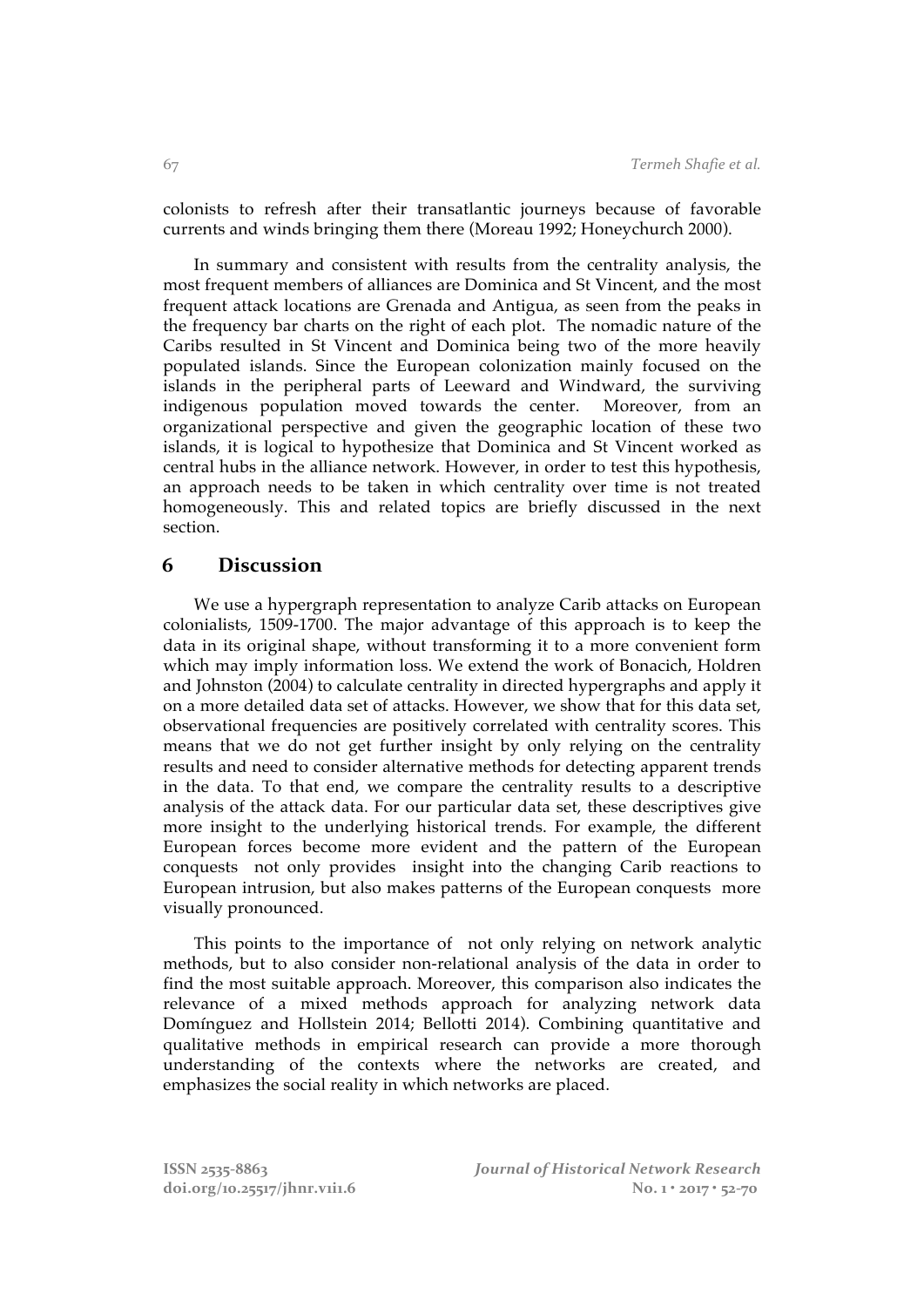The attack data considered in our study is more heterogeneous than what the applied quantitative method in Section 4 allows for. The diversity in the alliance data is mainly temporal, but there are also strategic and opportunistic factors in how alliances formed over time. A static reading of the network over the whole period considered is therefore inadequate and a qualitative approach identifying these dynamics is needed. In Section 5, three time periods were distinguished and a further direction of the analysis could be to investigate the alliance network and calculate centrality scores with respect to these periods. In order to adapt the quantitative analysis to the trends apparent from the holistic reading of the data, more attack attributes can be included that account for the opportunistic and strategic factors underlying the formation of alliances and may thus also reflect the cost and beenfit of an attack. Such factors could be represented by geographical distance between the islands, number of troops or ships, number of casualties and the structural balance of actors ("the enemy of my enemy is my friend"). This is but one suggestion for future research.

#### **References**

- Alegría, Ricardo E., *Las Primeras Noticias Sobre los Indios Caribes*. Editorial Universidad de Puerto Rico, en colaboración con el Centro de Estudios Avanzados de Puerto Rico y el Caribe 1981.
- Barome, Joseph. Spain and Dominica 1493-1647, in: *Caribbean Quarterly* 12, no. 4 (1966), 30-46.
- Bearman, Peter, Big Data and historical social scienc, in: *Big Data & Society* 2, no. 2 (2015). DOI: 10.1177/2053951715612497.
- Bearman, Peter, James Moody, and Robert Faris, Networks and histor, in: *Complexity* 8, no. 1 (2002), 61-71. DOI: 10.1002/cplx.10054.
- Beckles, Hilary McD., Kalinago (Carib) resistance to European colonisation of the Caribbean, in: *Caribbean Quarterly* 38, no. 2-3 (1992), 1-124. DOI: 10.1080/00086495.1992.11671757.
- Bellotti, Elisa, *Qualitative networks: Mixed Methods in Sociological Research*, New York 2014.
- Bonacich, Phillip, Simultaneous group and individual centralities, in: *Social Networks* 13, no. 2 (1991), 155-168. DOI: 10.1016/0378-8733(91)90018-O.
- Bonacich, Phillip, Annie Cody Holdren, and Michael Johnston, Hyper-edges and multidimensional centrality, *Social Networks* 26, no. 3 (2004), 189-203. DOI: 10.1016/j.socnet.2004.01.001.
- Boomert, Arie, Amerindian-European Encounters on and around Tobago (1498–ca. 1810), in: *Antropológica* 97, no. 98 (2002), 71-207.
- Boomert, Arie, *The Indigenous People of Trinidad and Tobago from First Settlers until Today,* Sidestone 2016.
- Boucher, Philip, *Cannibal Encounters: Europeans and Island Caribs, 1492-1763,*  Baltimore 1992.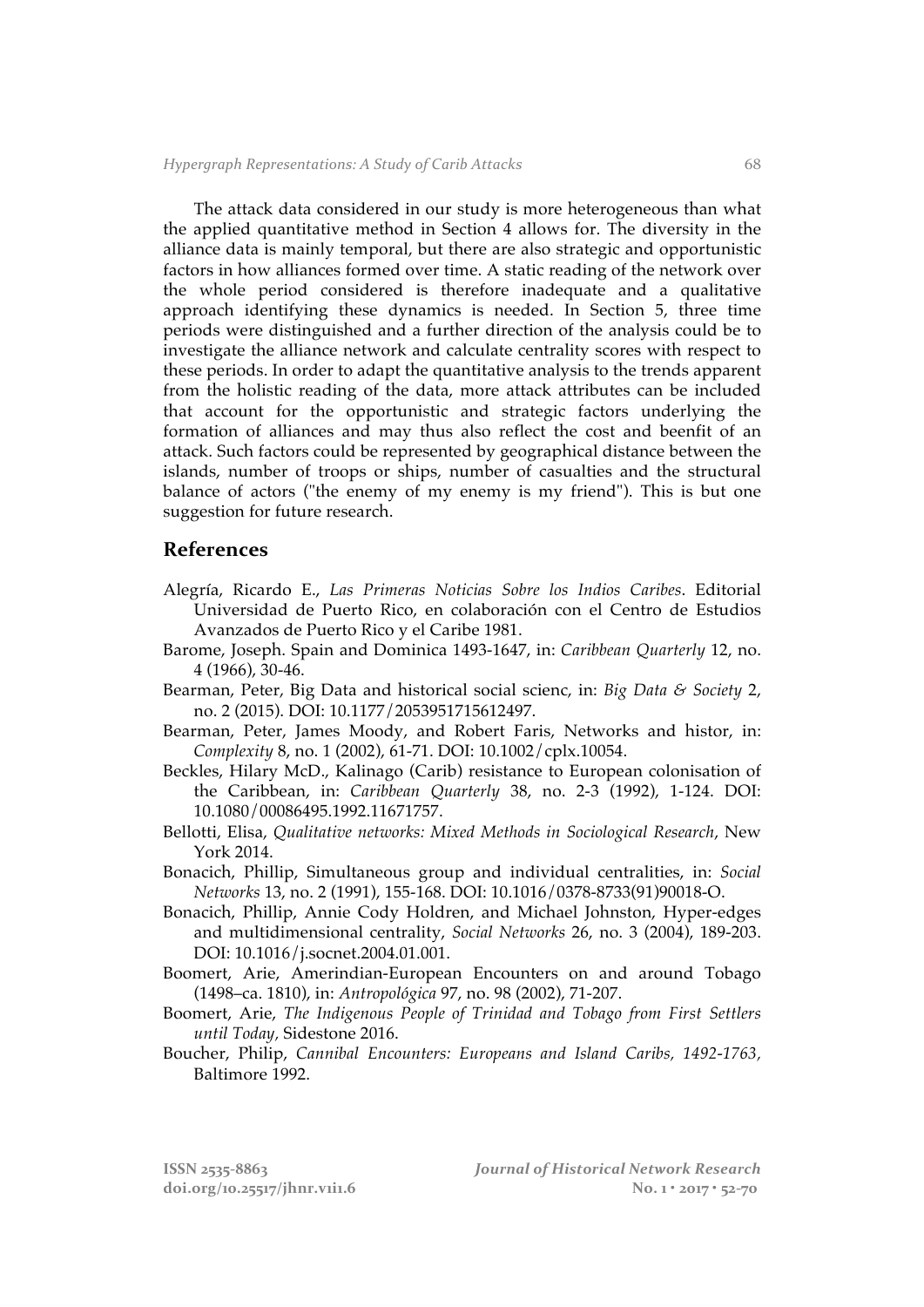- de Rochefort, Charles, *The History of the Caribby-Islands,* translated by John Davie, London 1666.
- du Tetre, Jean Baptiste, *Histoire Generale des Antilles*. 4 vols. Paris 1667.
- Domínguez, Silvia, and Betina Hollstein, eds., *Mixed Methods Social Networks Research: Design and Applications*. Vol. 36, New York 2014.
- Fraser, Adrian, Revisiting the Carib Story." *Caribbean Quarterly* 60, no. 2 (2014), 53-64. DOI: 10.1080/00086495.2014.11671888.
- Han, Yi, Bin Zhou, Jian Pei, and Yan Jia, Understanding importance of collaborations in co-authorship networks: A supportiveness analysis approach, in: *Proceedings of the 2009 SIAM International Conference on Data Mining*, Society for Industrial and Applied Mathematics, 2009, pp. 1112- 1123.
- Hofman, Corinne, and Menno Hoogland, Caribbean encounters: rescue excavations at the early colonial Island Carib site of Argyle, St. Vincent, in: *Analecta Praehistorica Leidensia* 43, no. 44 (2012): 63-76.
- Hofman, Corinne, Angus Mol, Menno Hoogland, and Roberto Valcárcel Rojas, Stage of encounters: migration, mobility and interaction in the pre-colonial and early colonial Caribbean, in: *World Archaeology* 46, no. 4 (2014), 590- 609. DOI: 10.1080/00438243.2014.925820.
- Holdren, Ann Cody, *Raiders and Traders: Caraibe Social and Political Networks at the Time of European Contact and Colonization in the Eastern Caribbean*, PhD diss., Los Angeles 1998.
- Honeychurch, Lennox, *Carib to Creole: A History of Contact and Cultural Exchange,* Dominica Institute 2000.
- Huerga, Alvaro, *Ataques de los Caribes a Puerto Rico en el siglo XVI*. Academia Puertorriqueña de la Historia, Centro de Estudios Avanzados de Puerto Rico y el Caribe; Fundación Puertorriqueña de las Humanidades, 2006.
- Hulme, Peter, and Neil L. Whitehead, eds. Wild Majesty, *Encounters with Caribs from Columbus to The Present Day: An Anthology*, USA 1992.
- Mol, Angus. Studying Pre-Columbian Interaction Networks: Mobility and Exchange,, in: *The Oxford Handbook of Caribbean Archaeology,* edited by Keegan, William F., Corinne L. Hofman, and Reniel Rodríguez Ramos, New York 2013, 329-346.
- Mol, Angus and Jimmy Mans, Old boy networks in the indigenous Caribbean, in: *Network Analysis in Archaeology: New Approaches to Regional Interaction,*  edited by Carl Knappet, Oxford 2013, 307-333.
- Mol, Angus, Menno Hoogland, and Corinne Hofman, Remotely local: Egonetworks of late pre-colonial (AD 1000–1450) Saba, north-eastern Caribbean, in: *Journal of Archaeological Method and Theory* 22, no. 1 (2015), 275-305. DOI: 10.0.3.239/s10816-014-9234-7.
- Moreau, Jean-Pierre, *Les Petites Antilles de Christophe Colomb à Richelieu: 1493- 163,* KARTHALA 1992.
- Murga Sanz, Vicente*, Juan Ponce de León, fundador y primer gobernador del Pueblo Puertorriqueño, descubridor de la Florida y del estrecho de Bahamas*, San Juan 1971.